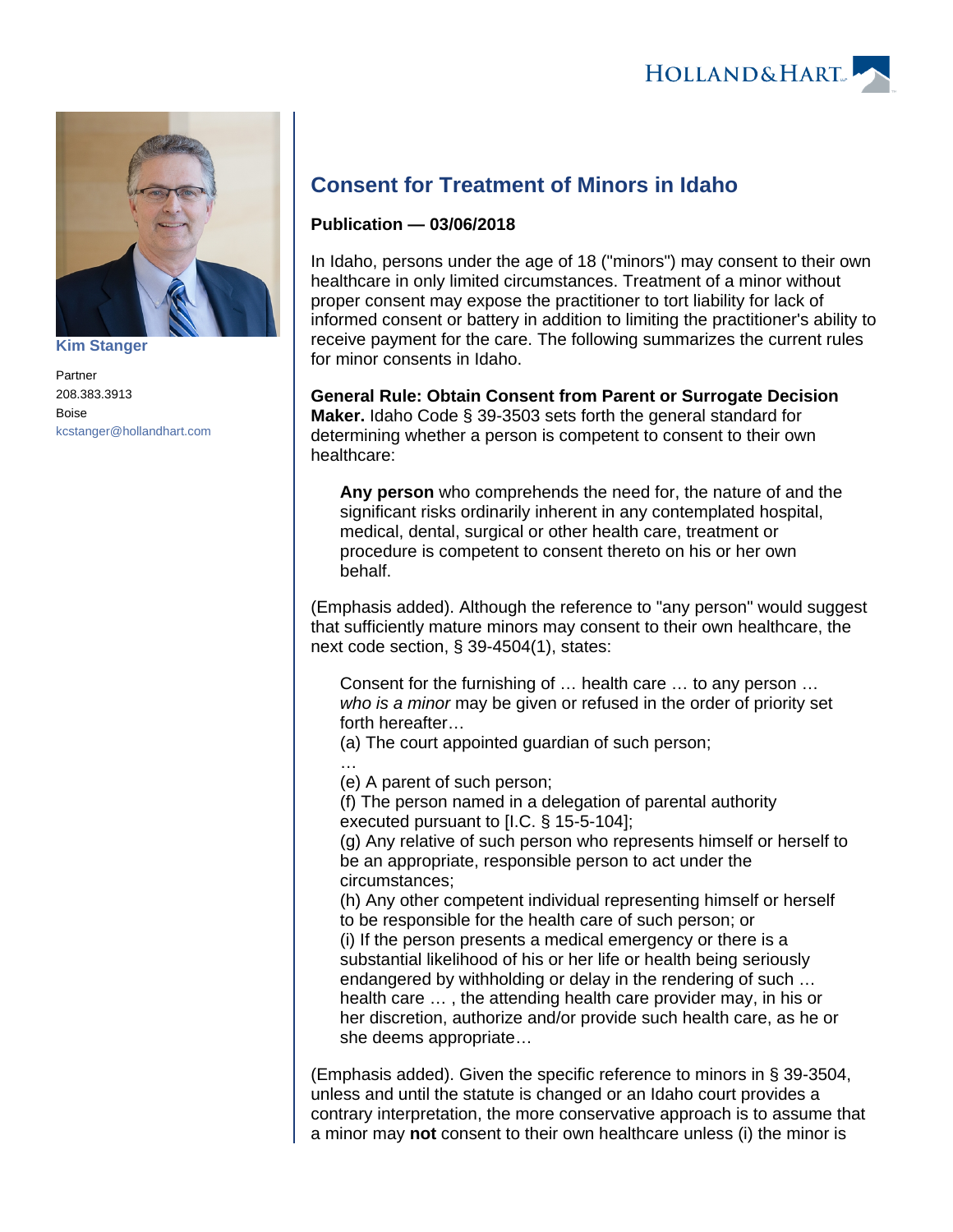

emancipated, or (ii) another statute authorizes the minor to consent or allows treatment without consent as discussed below.

**Exceptions.** Minors may consent to their own care in the following situations:

**1. If the minor is emancipated.** Although there do not appear to be any Idaho cases and few statutes on point, minors will likely be deemed to be emancipated and competent to consent to their own healthcare if:

- a. A court has entered an order that declares the minor to be emancipated. (I.C. § 16-2403(1)).
- b. The minor is married or has been married. (See I.C. §§ 16-2403(1), 18-604(3), and 66-402(6); see also id. at §§ 32-101(3) and 15-1- 201(15)).
- c. The minor is serving in the active military. (See I.C. § 18-604(3)).
- d. The minor has rejected the parent-child relationship, is living on their own, and is self-supporting. (See I.C. §§ 66-402(6) and 32- 104; see also Ireland v. Ireland, 123 Idaho 955, 855 P.2d 40 (1993), and Embree v. Embree, 85 Idaho 443, 380 P.2d 216 (1963)).

Contrary to common belief, pregnancy does not appear to be an emancipating event under Idaho law. The Idaho legislature has declared that "[t]he capacity to become pregnant and the capacity for mature judgment concerning the wisdom of bearing a child or of having an abortion are not necessarily related…." (I.C. § 18-602(d)). Accordingly, Idaho's abortion statute generally requires parental consent before an abortion may be performed on a minor unless certain emergency or judicial bypass conditions are satisfied. (I.C. § 18-609A). Consent would not be necessary if pregnancy were an emancipating event. Idaho Code § 18- 609A specifically refers to a "pregnant unemancipated minor" which would not exist if pregnancy were an emancipating event. Although these sections arise in the context of abortion, it is reasonable to assume that the same principle applies in other healthcare settings, *i.e.*, pregnancy itself is not an emancipating event. However, several statutes may allow a pregnant minor to consent to certain types of care as discussed below.

**2. If a statute grants the minor authority to consent for their own care.** Several statutes allow minors to consent to their own care or otherwise protect practitioners who treat minors. For example:

a. Under Idaho law, physicians and certain other licensed practitioners may provide examinations, prescriptions, devices and informational materials regarding contraception if the physician deems the patient to have sufficient intelligence and maturity to understand the nature and significance of the treatment. (I.C. § 18- 604). In addition, under federal law, minors may receive family planning services from Title X grantees, including Medicaid. (42 USC § 300 et seq.; 42 C.F.R § 59.5). Such services may include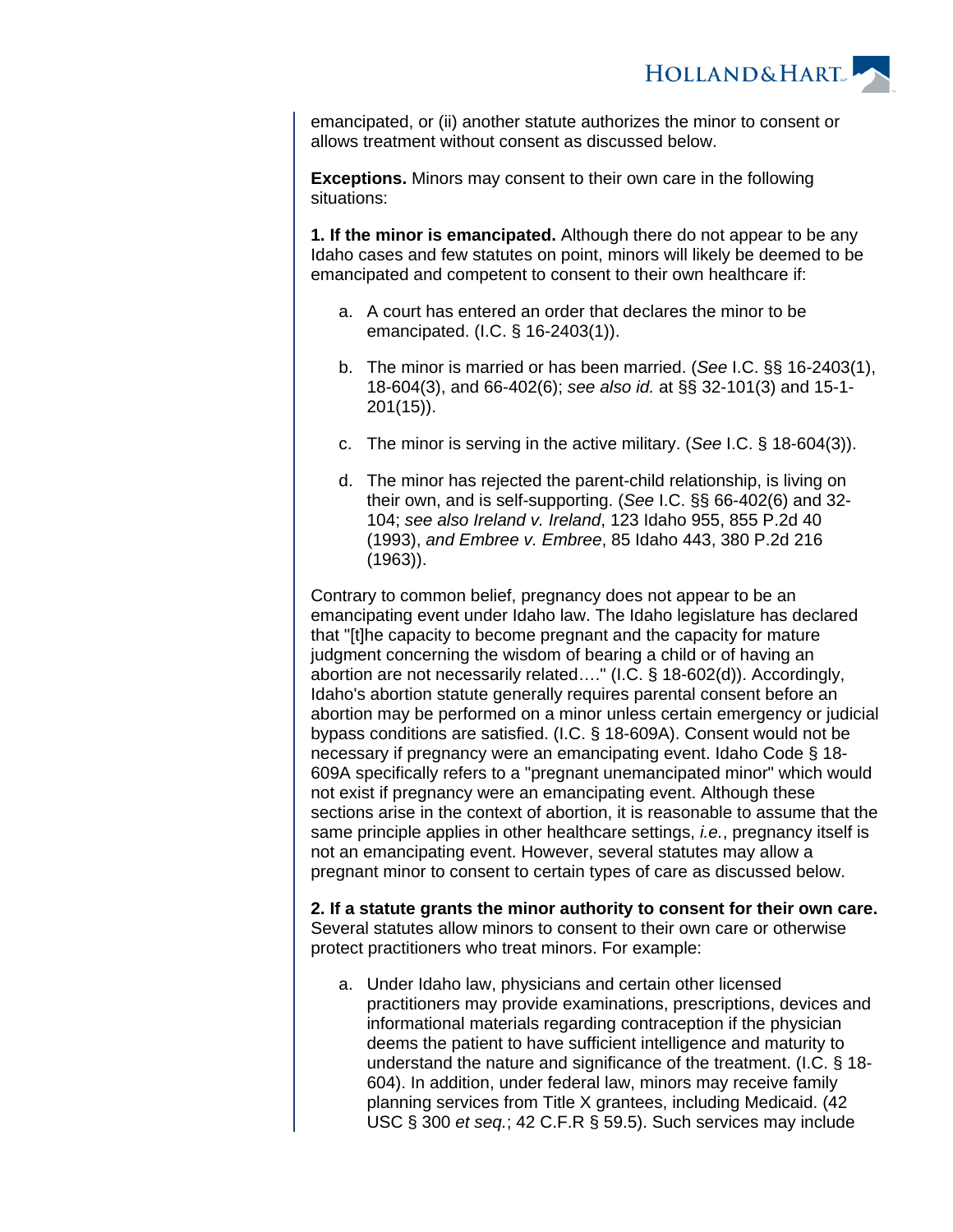**HOLLAND&HART** 

patient education and counseling concerning family planning, contraception, basic infertility services, pregnancy diagnosis and counseling, cervical and breast cancer screening, and sexually transmitted disease ("STD") and HIV prevention education, testing and referral, but not abortion. (42 C.F.R § 59.5(a); see also Program Requirements for Title X Funded Family Planning Projects, available at

[https://www.hhs.gov/opa/sites/default/files/ogc-cleared-final](https://www.hhs.gov/opa/sites/default/files/ogc-cleared-final-april.pdf)[april.pdf\)](https://www.hhs.gov/opa/sites/default/files/ogc-cleared-final-april.pdf). According to the federal Office of Population Affairs, Title X program staff may not notify parents or guardians before or after the minor has requested and/or received Title X family planning services. (42 C.F.R § 59.11; OPA Program Policy Notice 2014-01, available at [https://www.hhs.gov/opa/sites/default/files/ppn2014-01-](https://www.hhs.gov/opa/sites/default/files/ppn2014-01-001.pdf) [001.pdf\)](https://www.hhs.gov/opa/sites/default/files/ppn2014-01-001.pdf).

- b. Healthcare providers may render necessary emergency care when the patient is unable, or there is no authorized personal representative available, to consent. (I.C. §§ 39-3801 and 56-1015; see also id. at § 16-2422(1)). According to CMS Interpretive Guidelines, EMTALA allows minors to consent to their own emergency medical screening examination and, if an emergency condition is detected, stabilizing treatment by hospitals, at least until parents or guardians may be contacted. (CMS State Operations Manual App. V—Interpretive Guidelines— Responsibilities of Medicare Participating Hospitals in Emergency Cases (Rev. 60, 07-16-10)).
- c. Minors age 14 may consent to their own treatment for certain infectious, contagious, or communicable diseases that are required to be reported to the local health officer, including STDs. (I.C. § 39- 3801; see also IDAPA 16.02.10.050). The parents are not liable for the cost of such care. (I.C. § 39-3801).
- d. Minors age 14 may consent to their own hospitalization or treatment at mental health centers for mental illness. (I.C. § 66- 318(b)). The facility must notify the parents. (Id.) It is not clear the extent to which this statute would apply to a minor's request to receive mental health care outside of a facility licensed by the state to hold, evaluate or provide care for the mentally ill.
- e. Minors may consent to their own treatment or rehab for drug abuse. (I.C. § 37-3102). If the minor is age 16 or older, the fact that the minor sought treatment or that he is receiving such treatment may not be disclosed to the parents or guardian without the patient's consent. (Id.). The practitioner must counsel the patient as to the benefits of involving his parents or legal guardian in his treatment or rehabilitation. (Id.).
- f. Minors age 17 may consent to donate blood in a voluntary, noncompensatory blood program. (I.C. § 39-3701).

**3. Maybe if the minor is mature enough to understand and appreciate the consequences of their decision under I.C. § 39-4503.** In many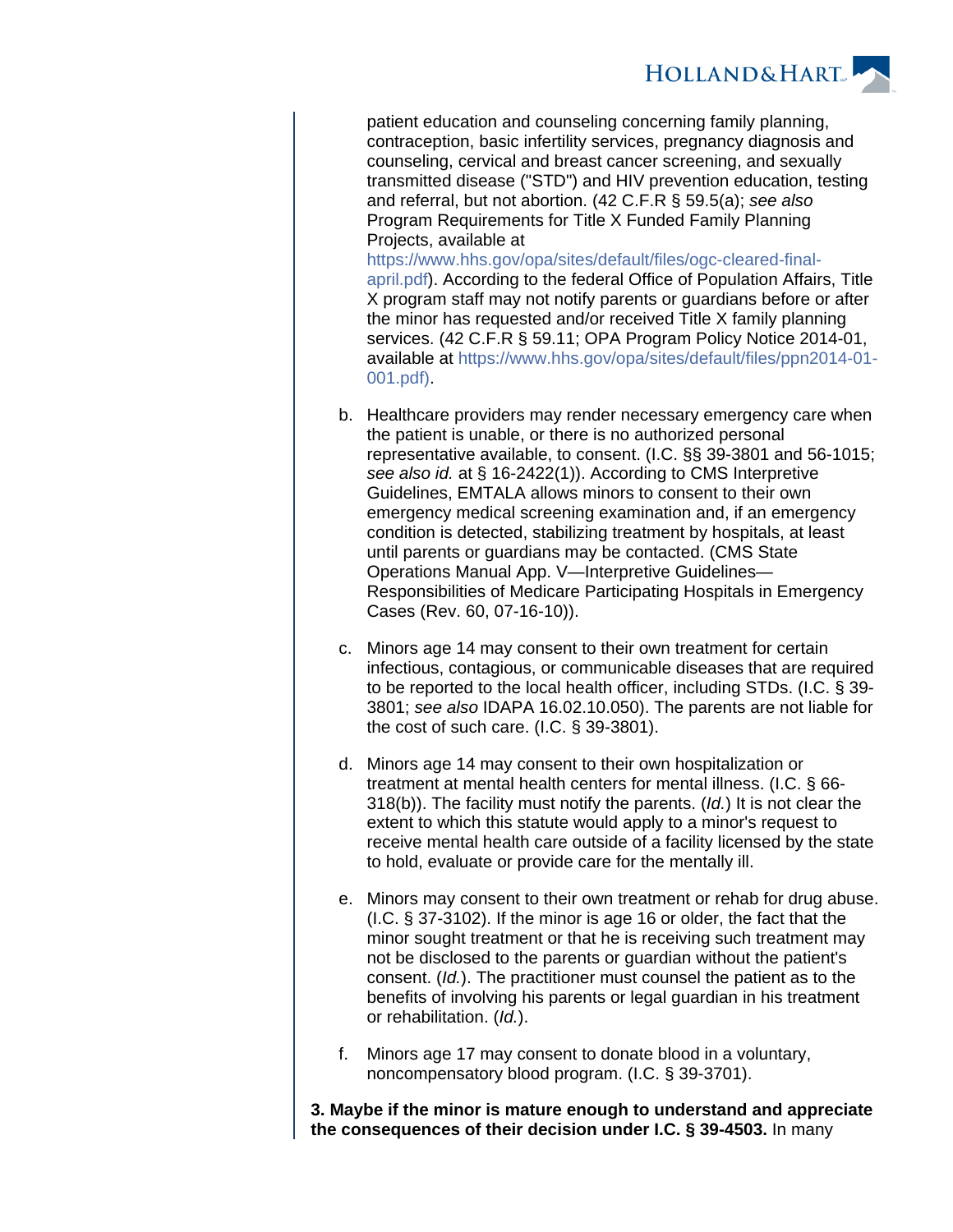**HOLLAND&HART** 

states, minors may consent to their own care if they have sufficient maturity and understanding to appreciate the consequences of their healthcare decisions. This "mature minor" doctrine is premised on the fundamental right of mentally competent persons to make their own healthcare decisions and the recognition that a person's eighteenth birthday is a relatively arbitrary date on which to base a person's competency. The United States Supreme Court has recognized that, at some point, the constitutional right of privacy allows minors with sufficient maturity to make their own healthcare decisions, especially in matters involving reproductive rights. (See, e.g., Carey v. Population Services Int'l, 431 U.S. 678 (1977) (law that prohibited anyone except a licensed pharmacist to distribute nonprescription contraceptives to persons age 16 or over was unconstitutional).

It is not clear whether or under what circumstances Idaho would adopt the mature minor doctrine; however, there is a strong argument that the mature minor doctrine already exists in Idaho. As noted above, I.C. § 39- 4503 states that "any person" who "comprehends the need for, the nature of, and the significant risks ordinarily inherent" in any healthcare is competent to consent. In 2006 and 2007, the Idaho legislature rejected proposed amendments that would have limited the general consent statute to "any adult person". And as discussed above, several Idaho statutes recognize that sufficiently mature minors may consent to their care in certain contexts. (See, e.g., I.C. §§ 18-603 and 18-609A(2)(a)). Nevertheless, there are no reported Idaho cases applying § 39-4503 to minors or otherwise adopting the "mature minor" doctrine, and § 39-4504 expressly identifies the surrogates who may consent for minors. If a practitioner decides to rely on the "mature minor" doctrine, they are doing so at their own risk. At the very least, the practitioner should carefully consider and document appropriate factors relevant to their decision, including (i) the age of the minor (e.g., the decision is more easily justified if the minor is close to age 18); (ii) the maturity and intelligence of the minor; and (iii) the nature of the treatment (e.g., the courts have been more deferential in cases involving reproductive rights; and minors may be able to consent to less serious care, but may lack maturity to make major decisions).

**Unintended Consequences.** The decision to allow minors to consent to their own health care may have unanticipated consequences. For example, minors generally lack capacity to contract (I.C. §§ 29-101 and 32-101); accordingly, with limited exceptions, unemancipated minors may generally disaffirm the contract, thereby limiting the practitioner's ability to get paid for their medical services. (I.C. § 32-103; see also id. at §§ 32-104 and 32-105). In addition, if a practitioner determines that the minor may consent to their own healthcare, the parents or guardians are no longer the personal representatives for purposes of HIPAA (45 CFR §§ 164.504(g)); consequently, HIPAA limits the ability of practitioners to disclose information to parents or guardians without obtaining the minors' consent to disclosure. (See 45 CFR §§ 164.502(a) and 164.510(b)). Although HIPAA generally allows the practitioner to use or disclosure protected health information for payment purposes without the patient's authorization, such uses or disclosures must be limited to the minimum